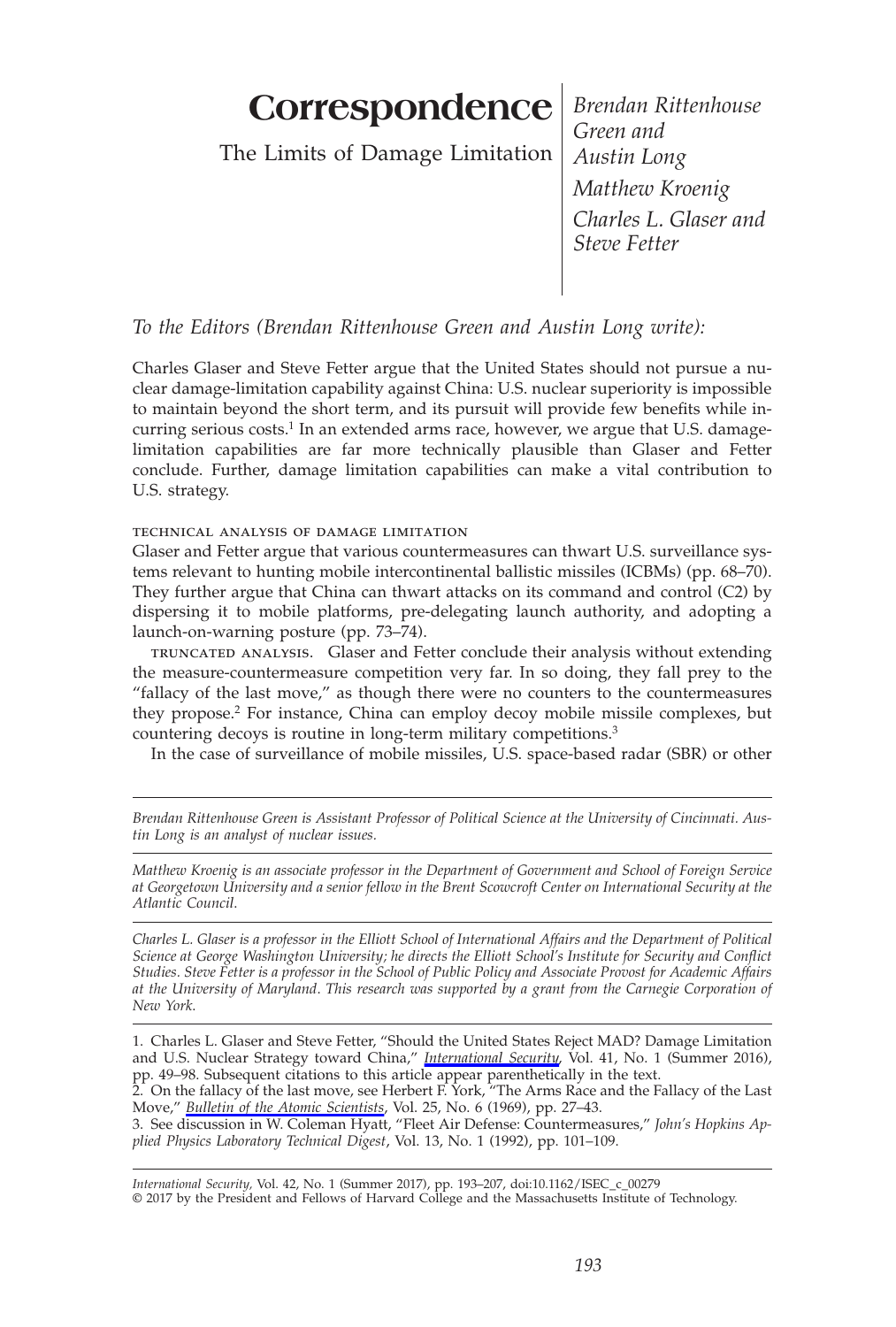wide-area surveillance could be used to cue other sensors, such as those using multi- or hyperspectral imaging. These sensors could then detect subtle differences between a decoy missile complex and an actual missile complex. Stealth is likewise no panacea; it too is subject to countermeasures. Of course, responses on both sides can continue. But without more detailed analysis, it is difficult to say whether the United States or China will win the measure-countermeasure battle over a protracted period of time.

Likewise, Glaser and Fetter's argument that China can deploy its mobile ICBMs in mountainous areas to limit SBR line of sight ignores SBR's overhead perspective.4 Further, the road networks in valleys between mountains that could block radar coverage are often limited and steep. This would canalize mobile ICBMs operating in these areas and impose significant operational penalties. The countermeasure in this case might cost more in an operational sense than it would benefit the mobile missile force; for example, a brake failure on a descending transporter erector launcher (TEL) would be a disaster, and a very slow climb would make a located TEL a sitting duck.

Moreover, Chinese use of underground facilities and tunnels to conceal TELs might end up being perversely helpful to U.S. planners. The United States has dedicated enormous resources to intelligence capabilities intended to detect and map underground facilities.5 If U.S. intelligence is able to detect the entrances or exits to such facilities, then they would become highly vulnerable to attack.

Additionally, Glaser and Fetter acknowledge but do not assess two other systems that we have argued elsewhere could be used to hunt mobile missiles: stealthy penetrating unmanned aerial vehicles and unattended ground sensors.6 Admittedly, classification makes it difficult to fully evaluate these systems; nevertheless, they could contribute greatly to tracking mobile missiles. Both of these technologies are amplified by efforts to automate and rapidly integrate the data they provide for mobile missile hunting.7

The difficulties in obtaining survivable C2 that bedeviled the superpowers during the Cold War belie Glaser and Fetter's somewhat blithe assessment of Chinese C2.<sup>8</sup> C2 problems may b[e even more challe](http://www.mitpressjournals.org/action/showLinks?doi=10.1162%2FISEC_c_00279&system=10.1162%2FISEC_a_00273&citationId=p_n_15)nging today, as mobile command posts (even those in the air) can be tracked and targeted with the same sensors that track mobile missiles. In addition, non-kinetic options for disrupting C2 have proliferated over the past four decades. Even during the Cold War, the United States had apparently devel-

<sup>4.</sup> See Keir Lieber and Daryl Press, "[The New Era of Counterfo](http://www.mitpressjournals.org/action/showLinks?doi=10.1162%2FISEC_c_00279&crossref=10.1080%2F01402390.2014.958150&citationId=p_n_19)rce: Technological Change and the Future of Deterrence," *International Security*, Vol. 41, No. 4 (Spring 2017), pp. 9–49.

<sup>5.</sup> For an unclassified overview of some advances in underground facility monitoring, see Frank Pabian, "The New Geospatial Tools: Global Transparency Enhancing Safeguards Verification," Los Alamos National Laboratory, New Mexico, October 2010, National Security Archive Electronic Briefing Book No. 372, document 37, http://nsarchive.gwu.[edu/NSAEBB/NS](http://www.mitpressjournals.org/action/showLinks?doi=10.1162%2FISEC_c_00279&crossref=10.1038%2Fscientificamerican0185-32&citationId=p_n_25)AEBB372/docs/ Underground-Pabian.pdf.

<sup>6.</sup> Austin Long and Brendan Rittenhouse Green, "Stalking the Secure Second Strike: Intelligence, Counterforce, and Nuclear Strategy," *Journal of Strategic Studies*, Vol. 38, Nos. 1–2 (2015), pp. 38–73. 7. See Marcus Weisgerber, "The Increasingly Automated Hunt for Mobile Missile Launchers," *DefenseOne*, April 28, 2016, http://www.defenseone.com/technology/2016/04/increasinglyautomated-hunt-mobile-missile-launchers/127864/.

<sup>8.</sup> On the problems of survivable command and control in the Cold War, see, among others, Ashton B. Carter, "The Command and Control of Nuclear War," **Scientific American**, Vol. 252, No. 1 (January 1985), pp. 32–39; and Leonard Wainstein et al., *The Evolution of U.S. Strategic Command and Control and Warning, 1945–1972* (Alexandria, Va.: Institute for Defense Analyses, 1975).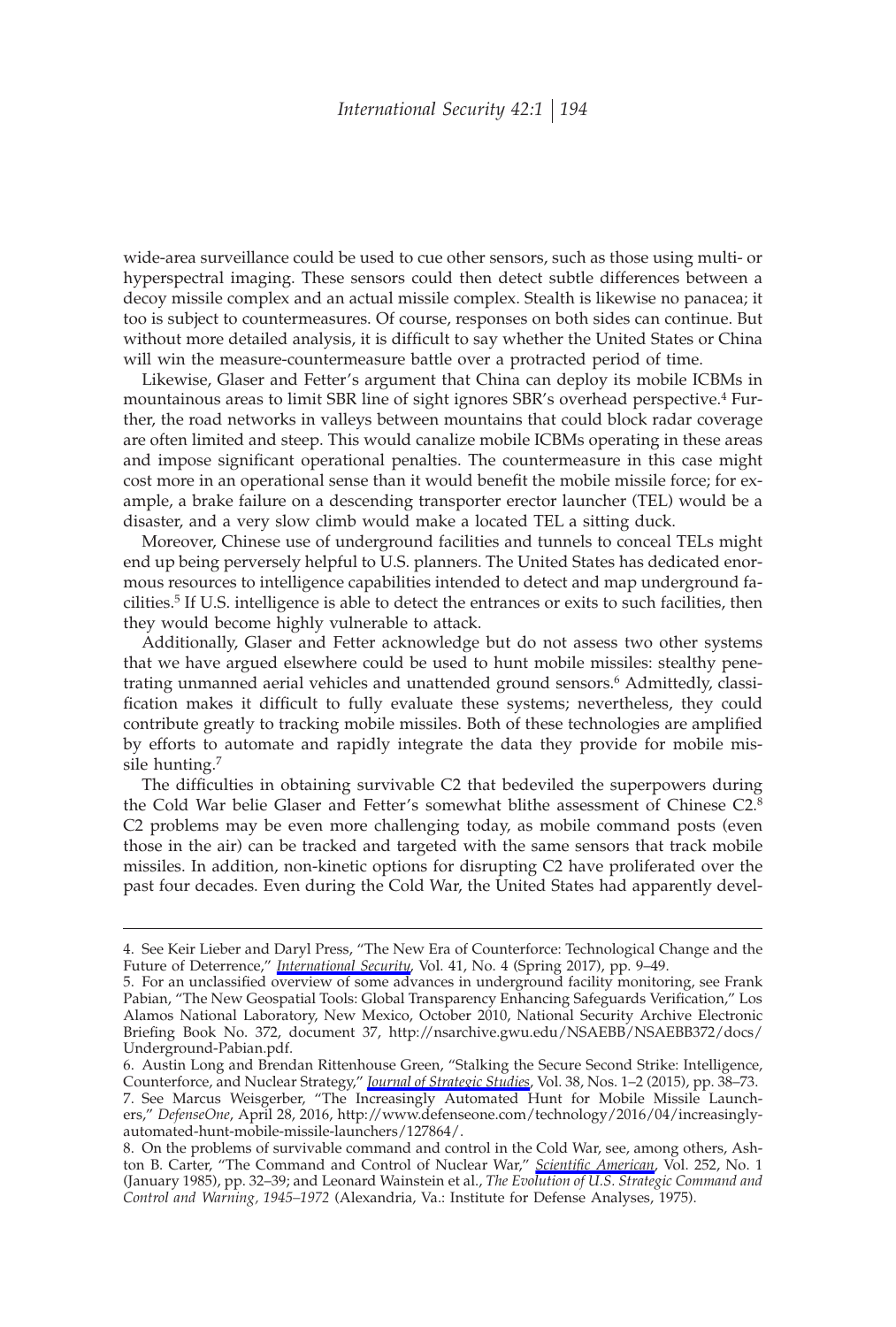oped electronic warfare techniques to disable Soviet strategic C2 systems.9 Today, the possibility for offensive cyber operations against such systems is believed to be substantially greater.<sup>10</sup>

operational and technical difªculties: wartime endurance. Survivable second-strike forces must endure through all phases of a conflict. Yet Glaser and Fetter give short shrift to the potentially low wartime endurance of Chinese forces.

Glaser and Fetter assert that strict radio communications procedures and use of landlines will suffice to keep Chinese mobile ICBMs secure. These countermeasures are difficult to sustain over time, however, and all are subject to potential attacker responses. Mobile operations will likely impose demands for frequent communications when coordinating movement, halts, fueling, and rest breaks between the TEL and multiple support vehicles. It is also likely, given Cold War experience and current Chinese practices, that Chinese mobile ICBMs would communicate their status to higher headquarters at least sporadically.<sup>11</sup> Unlike ballistic missile submarines, mobile missile patrols travel in open territory. Road conditions, weather, crew health, and other factors could negatively affect such patrols, which are also potentially vulnerable to attack from special operations units or other ground forces.

In the face of these possibilities, sustained communications silence will become increasingly difficult over time. If communications are radio frequency, they are vulnerable to interception by U.S. signals intelligence sensors. Low probability of intercept transmissions will reduce but not eliminate that vulnerability for frequently communicating and difficult to duplicate TELs, which can be the target of barrage attack if imprecisely located. The use of dedicated military landlines would greatly restrict patrol areas while increasing mobile missile vulnerabilities if those lines were detected. Commercial landlines would impose fewer operational restrictions, but could be more easily penetrated. The United States was able to tap Soviet undersea naval communications in the Cold War; if motivated, it could likely tap Chinese commercial phone lines before a conflict begins.<sup>12</sup>

In addition, Glaser and Fetter argue that China could jam or attack SBR satellites during wartime. This is by far the most compelling of their countermeasure arguments. In wartime, though, jammers can potentially be targeted, and the fact that an area is being protected [by jamming could cue other sensors to the likely](http://www.mitpressjournals.org/action/showLinks?doi=10.1162%2FISEC_c_00279&crossref=10.1080%2F08850607.2014.900290&citationId=p_n_28) mobile ICBM patrol area. Anti-satellite systems can likewise be targeted. Wartime is likely to produce firststrike advantages in the surveillance-countersurveillance competition, which will not benefit the party that has to move from a vulnerable to a less vulnerable posture.

<sup>9.</sup> See Benjamin B. Fischer, "CANOPY WING: The U.S. War Plan That Gave the East Germans Goose Bumps," *International Journal of Intelligence and Counterintelligence*, Vol. 27, No. 3 (2014), pp. 431–464; and Fred Kaplan, *Dark Territory: The Secret History of Cyber War* (New York: Simon and Schuster, 2016), pp. 12–20.

<sup>10.</sup> Defense Science Board, "Resilient Military Systems and the Advanced Cyber Threat" (Washington, D.C.: U.S. Department of Defense, 2013), p. 42.

<sup>11.</sup> On the evidence that Soviet TEL communications were intercepted, see A. Andronov, "Amerikanskiye Sputniki Radioelektronnoy Razvedki na Geosynchronnykh Orbitakh" [American signals intelligence satellites in geosynchronous orbit], *Zarubezhnoye Voyennoye Obozreniye* [Foreign military review], No. 12, Allen Thomson, trans. (1993), p. 42; and Matthew Aid, *The Secret Sentry: The Untold History of the National Security Agency* (New York: Bloomsbury, 2009), p. 183. 12. See Sherry Sontag and Christopher Drew, with Annette Lawrence Drew, *Blind Man's Bluff: The*

*Untold Story of American Submarine Espionage* (New York: PublicAffairs, 1998), pp. 222–229.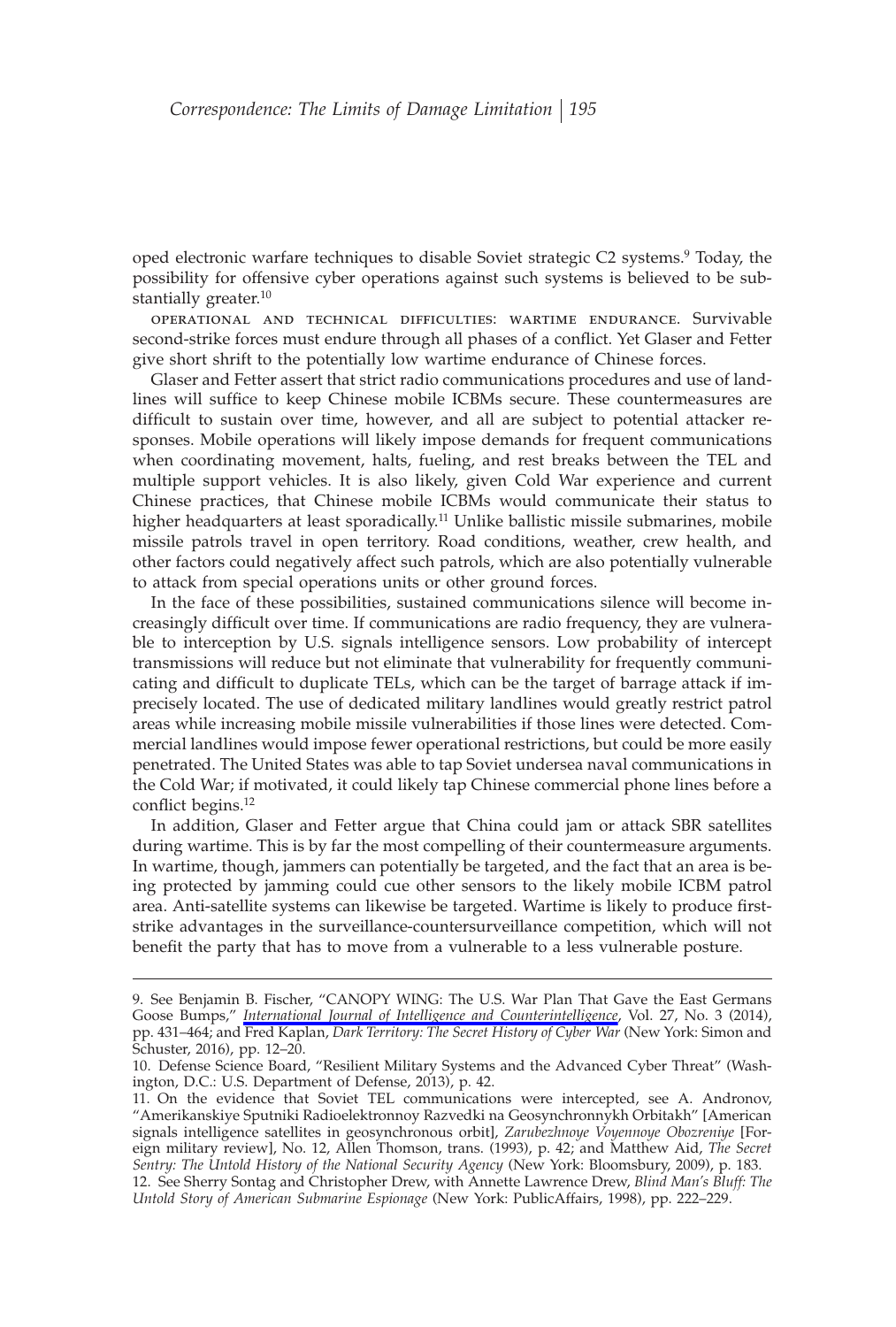Furthermore, as Glaser and Fetter point out, "[F]or its DF-31As to survive, China must be able to launch them from unprepared sites." Glaser and Fetter's assumption, however, that China will be able to rely on "the Global Positioning System and other modern positioning and navigation services" is a dubious wartime proposition (p. 66). It seems more likely that Chinese mobile ICBMs will fire only from sites that have been pre-surveyed and geolocated in peacetime. Given the DF-31A's weight and maneuverability challenges, this will impose even more limitations on China's wartime operations.

political and organizational difficulties. Even if the Chinese prove capable of technically demanding wartime operations, history suggests that they may face political and organizational challenges in preparing their forces during peacetime. This is especially true in the area of nuclear C2. All states face a sharp trade-off between negative control (assurances against unauthorized use) and positive control (assurances for authorized use) over their nuclear weapons. This trade-off produces strong incentives not to pursue the pre-delegation and launch-on-warning measures that Glaser and Fetter assume China will implement. These incentives may be particularly strong in authoritarian states, where the threat of internal unrest to nuclear forces, strains in civilmilitary relations, and worries about political succession may all bias decisions toward prioritizing negative control over survivable nuclear C2.

This pattern was demonstrated in the only other comparable case: the Cold War Soviet Union.13 Moscow's civilian leadership abhorred pre-delegation. The Soviets also prioritized negative control in their launch procedures, which required no less than three members of the high command to authorize weapons release and two generals to generate portions of the launch code. As Glaser and Fetter themselves point out, China presently appears to favor negative control over an invulnerable posture for its mobile ICBMs in peacetime (pp. 72–73).

In sum, Glaser and Fetter omit from their analysis technical, organizational, and political factors favorable to U.S. damage-limiting capabilities. Yet damage limitation could be inadvisable even if technically plausible. We now turn to the political utility of damage limitation.

## political analysis of damage limitation

Glaser and Fetter argue that damage-limitation capabilities add little to the credibility of U.S. deterrent threats compared to alternatives. However, their analysis obscures the central character of political confrontations in the nuclear age. Following Thomas Schelling, Robert Jervis, and others, we conceive of political confrontation in the nuclear age as a competition in risk-taking.<sup>14</sup> That is, at every stage in an international clash—crisis initiation and each step of crisis and wartime escalation—there looms a semi-autonomous risk of a catastrophic nuclear exchange, either through unintentional spasm or tit-for-tat escalation. Political confrontations favor the state most toler-

<sup>13.</sup> See the summary in Brendan Rittenhouse Green and Austin Long, "The MAD Who Wasn't There: Soviet Reactions to the Late Cold War Strategic Balance," *Security Studies*, Vol. 26, No. 4 (Fall 2017).

<sup>14.</sup> See, among others, Thomas C. Schelling, *Arms and Influence* (New Haven, Conn.: Yale University Press, 1966); and Robert Jervis, *The Meaning of the Nuclear Revolution: Statecraft and the Prospect of Armageddon* (Ithaca, N.Y.: Cornell University Press, 1989).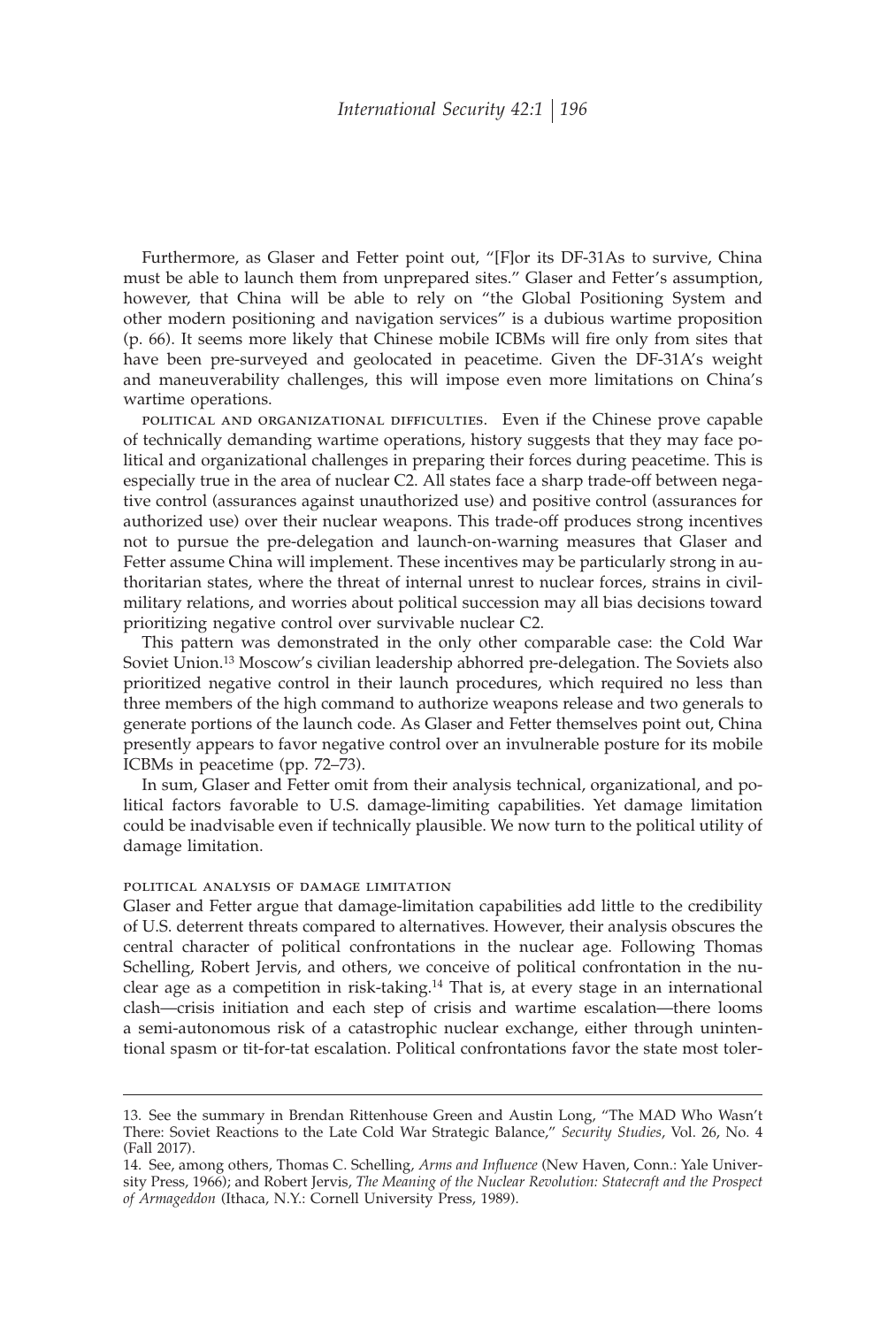ant of such risks. Cold War theories highlighted two variables as the key drivers of risk tolerance: the balance of interests at stake in a dispute and the balance of nuclear capabilities between disputants.15

If the second theory is true, then damage-limitation capabilities are a major source of risk tolerance in political confrontations. A state with damage-limitation capabilities will emerge from an all-out nuclear exchange as a functioning, if brutalized, society; its nuclear opponent will not. Moreover, damage-limitation capabilities need not be ironclad and certain to produce superior risk tolerance with political effects. The key feature is asymmetry between the two parties and some reasonable probability of success in limiting damage by one side. The other side need only believe that, at the moment of ultimate desperation, its adversary is more willing to gamble because it has some probability of limiting retaliation.

To be clear, we do not dismiss other sources of risk tolerance, especially those based on the political interests at stake. Decisions about U.S. force posture will influence, but may not control, U.S. and Chinese behavior. Despite such limitations, a risk-competition model provides several advantages for analyzing damagelimitation capabilities.

WARTIME COSTS AND BENEFITS. The most important scenario for the U.S. nuclear deterrent is during an ongoing conventional war with China, as poor Chinese performance in such a war is the only plausible circumstance in which Beijing might be tempted to launch nuclear attacks on the U.S. homeland. Glaser and Fetter argue that damage-limitation capabilities add little to deterrence of such outcomes compared to preexisting U.S. capabilities for limited nuclear options (LNOs). U.S. LNOs mean that any Chinese nuclear attack risks an all-out exchange and ensures unacceptable damage to China even if nuclear strikes remained limited (pp. 84–85). At the same time, damage-limitation capabilities create unnecessary risks of escalation. As Glaser and Fetter write, "The vulnerability of China's nuclear forces could create incentives for China to use them early in a crisis or conventional war" (p. 92).

There is a contradiction here. If amid a failing conventional war, China is already unlikely to employ LNOs because it is afraid of the U.S. ability to respond in kind, then why would it be driven by U.S. damage-limitation capabilities toward early escalation, which would begin an LNO exchange? Either U.S. LNOs are likely to deter Chinese LNOs, in which case U.S. damage-limitation capabilities pose little in the way of additional escalatory risk, or those capabilities will make the Chinese nervous about their nuclear vulnerability, in which case damage limitation will contribute much more to deterrence than Glaser and Fetter suggest.

An explicit theory of nuclear superiority and risk-taking helps to resolve this tension. A state that felt its regime survival was at stake might well risk an LNO exchange. As James Schlesinger put it, "In a war of nerves, with limited encounters, which side will prove the stronger—especially when we have reached the city-swapping stage?"16 Yet a state facing an adversary with significant damage-limitation capabilities will understand that tit-for-tat LNOs will proceed only as far as its superior opponent is willing to

<sup>15.</sup> See, for example, Richard K. Betts, *Nuclear Blackmail and Nuclear Balance* (Washington, D.C.: Brookings Institution Press, 1987).

<sup>16.</sup> James R. Schlesinger, *Some Notes on Deterrence in Western Europe* (Santa Monica, Calif.: RAND Corporation, 1962) p. 10.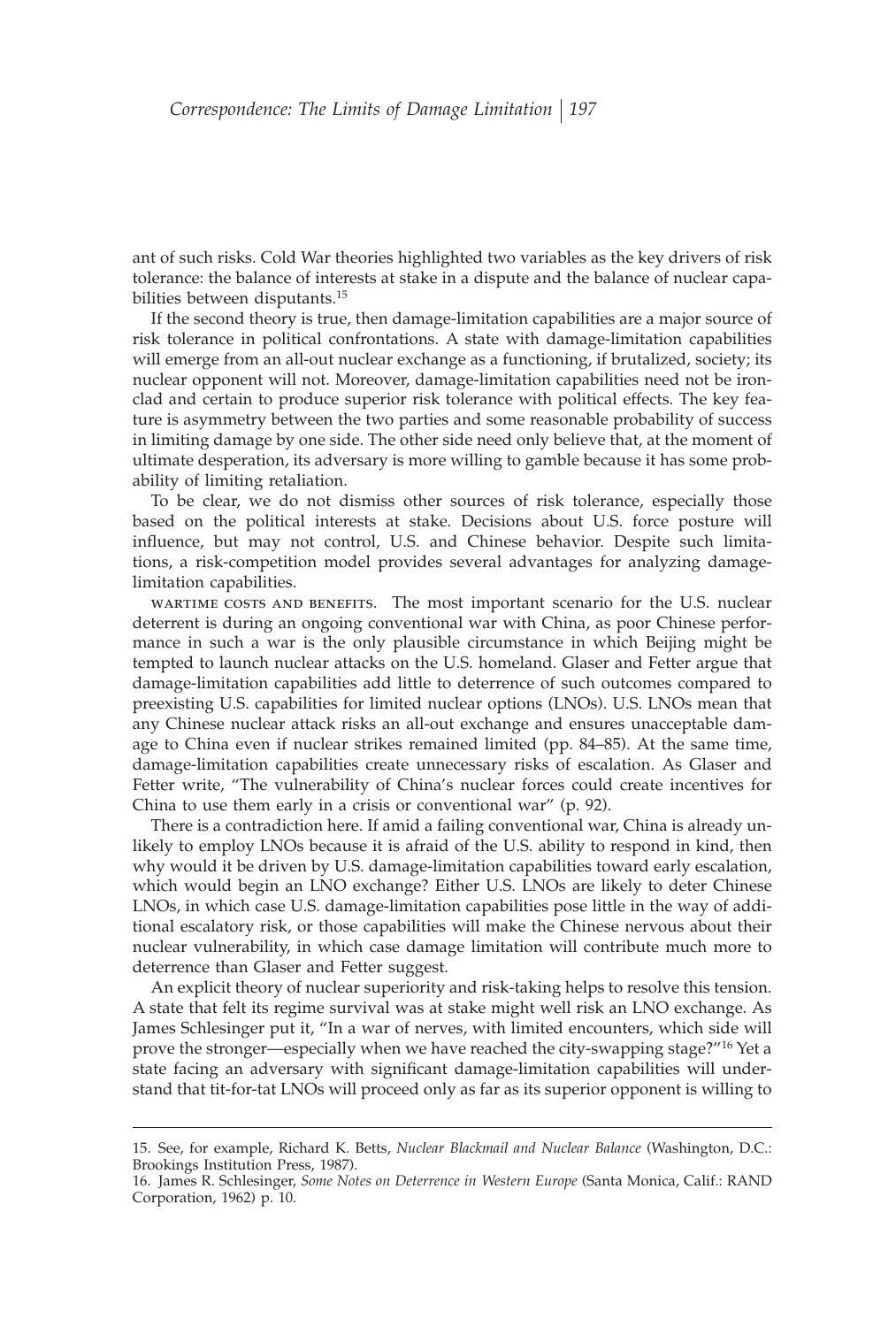tolerate, which is unlikely to be very far, as Glaser and Fetter themselves acknowledge (p. 84). Concerns over damage limitation cast doubt on the ability of Chinese LNOs to successfully challenge the United States even if China faces a desperate situation. If the United States were confronted by such circumstances, U.S. LNOs by themselves are unlikely to deter Chinese escalation at the moment of decision.

crisis costs and beneerts. U.S. damage-limitation capabilities could also be important in a crisis with China, potentially dissuading the Chinese from conventional military action and thereby enhancing the United States' extended deterrence of its Asian allies. Glaser and Fetter claim, however, that damage limitation can add little to extended deterrence, primarily because conventional deterrence in the region is strong. They write, "[T]he United States' key allies, in combination with the United States, have excellent prospects for deterring large Chinese conventional attacks" (p. 86).

Glaser and Fetter's focus on conventional deterrence is misleading: war in Asia is unlikely to occur because the Chinese believe that U.S. and allied conventional defenses are weak, or even because the alliances are insufficiently motivated to defend their interests. If confrontation occurs, the most likely cause will be China's concern about its vital interests, which, despite the unfavorable conventional balance, will lead Beijing to initiate a political confrontation that may result in a conventional war or even an all-out nuclear war. Beijing's crisis behavior will aim to demonstrate its greater willingness to suffer pain and risk destruction, in the hopes that its political interests will be respected. In such crises, the conventional balance will carry much less weight in influencing Chinese behavior. Clearly, if the conventional balance were dispositive, no crisis would have occurred in the first place. The United States may thus require nuclear threats, even threats of first use. If the theory of risk tolerance sketched above is correct, damage-limitation capabilities could make a major contribution to the credibility of such threats in the only scenarios likely to be relevant.

peacetime costs and benefits. Finally, damage-limitation capabilities might provide the United States with benefits during peacetime competition. Glaser and Fetter dismiss one such advantage, increased assurance of U.S. alliance partners, because the United States managed credible reassurance without damage-limitation capabilities in the much tougher Cold War case (p. 91). In contrast, the fears induced by these capabilities risk a spiral of arms racing and hard-line policies from the Chinese (p. 96).

Of all the arguments that Glaser and Fetter offer against damage limitation, this is by far the most powerful. There are empirical and theoretical reasons, however, to doubt that the United States will be able to avoid sending malign signals to the Chinese, regardless of its force posture decisions. Glaser and Fetter's analysis of U.S. theater missile defense provides a perfect example (p. 75): technically, it is clear that terminal high altitude area defense poses no threat to Chinese strategic nuclear capabilities, but that has not stopped Beijing from drawing negativ[e inferences about U](http://www.mitpressjournals.org/action/showLinks?doi=10.1162%2FISEC_c_00279&system=10.1162%2FISEC_a_00215&citationId=p_n_46).S. intentions.<sup>17</sup> Compounding this problem, many surveillance assets vital to damage limitation are "indistinguishable" from those needed for other purposes. So even if the United States rejects damage limitation and embraces mutually assured destruction, it would pro-

<sup>17.</sup> See also Fiona S. Cunningham and M. Taylor Fravel, "Assuring Assured Retaliation: China's Nuclear Posture and U.S.-China Strategic Stability," *International Security*, Vol. 40, No. 2 (Fall 2015), pp. 7–50.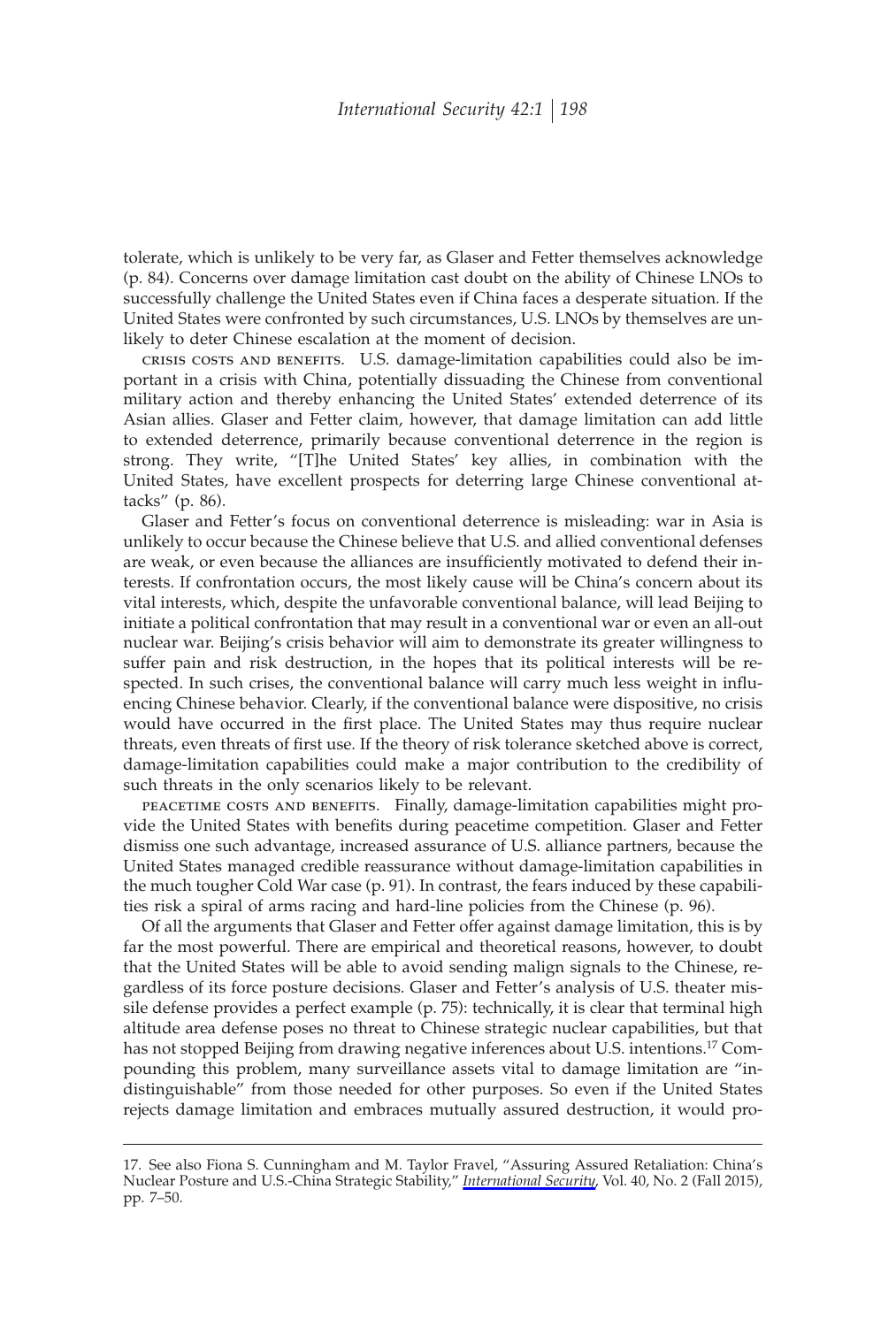cure these capabilities for these other purposes and China would likely infer that the United States was seeking a damage-limiting capability regardless of U.S. declarations to the contrary.

#### conclusion

In short, we suspect that military-technical factors can play only a minor role in putting the U.S.-Chinese relationship on a less competitive trajectory. But if the relationship does become highly competitive, damage-limitation capabilities could produce several benefits. The assurance problems that Glaser and Fetter dismiss will become much more salient in such an environment, and decisionmakers may come to remember the lessons of Cold War assurance very differently.18 Damage-limitation capabilities will contribute to general deterrence, dissuading China from even entering crises with the United States.

Ultimately, however, the political context is the single most important variable in rendering a judgment about the optimal U.S. nuclear force posture. The best ways to avoid competition with China are to find fundamental political compromise, either through eliminating the most fraught flashpoints, such as Taiwan, or through broader grand strategic restraint.19 We see no evidence, however, of the major changes that such strategic compromise would require. The earliest that U.S. commitments are likely to change is the moment of crisis itself; Glaser and Fetter's contrary suggestion that analysts should conduct U.S. defense planning as though the commitment to Taiwan is not valuable seems unlikely to persuade policymakers under current conditions. U.S. political leaders have adopted interests for political reasons that will be largely subject to political changes. We suspect that military-technical factors will matter only at the margins.

> —*Brendan Rittenhouse Green* Cincinnati, Ohio

> > —*Austin Long* East Quogue, New York

*To the Editors (Matthew Kroenig writes):*

[In](http://www.mitpressjournals.org/action/showLinks?doi=10.1162%2FISEC_c_00279&crossref=10.2307%2F2538676&citationId=p_n_50) ["Should](http://www.mitpressjournals.org/action/showLinks?doi=10.1162%2FISEC_c_00279&crossref=10.2307%2F2538676&citationId=p_n_50) [the](http://www.mitpressjournals.org/action/showLinks?doi=10.1162%2FISEC_c_00279&crossref=10.2307%2F2538676&citationId=p_n_50) [U](http://www.mitpressjournals.org/action/showLinks?doi=10.1162%2FISEC_c_00279&crossref=10.2307%2F2538676&citationId=p_n_50)nited States Reject MAD?" Charles Glaser and Steve Fetter argue that the United States should forgo a damage-limitation capability against China's strategic forces.1 To arrive at this conclusion, however, they underestimate the advantages o[f a](http://www.mitpressjournals.org/action/showLinks?doi=10.1162%2FISEC_c_00279&system=10.1162%2FISEC_a_00199&citationId=p_n_53)

<sup>18.</sup> See, for example, Earl C. Ravenal, "Counterforce and Alliance: The Ultimate Connection," *International Security*, Vol. 6, No. 4 (Spring 1982), pp. 26–43.

<sup>19.</sup> Charles L. Glaser has suggested the former option; a great many analysts have suggested the latter, with perhaps the most thorough case in recent times offered by Barry R. Posen. We are split on this issue, with Green in favor of these suggestions and Long opposed. See Glaser, "A U.S.- China Grand Bargain? The Hard Choice between Military Competition and Accommodation," *International Security*, Vol. 39, No. 4 (Spring 2015), pp. 49–90; and Posen, *Restraint: A New Foundation for U.S. Grand Strategy* (Ithaca, N.Y.: Cornell University Press, 2014).

<sup>1.</sup> Charles L. Glaser and Steve Fetter, "Should the United States Reject MAD? Damage Limitation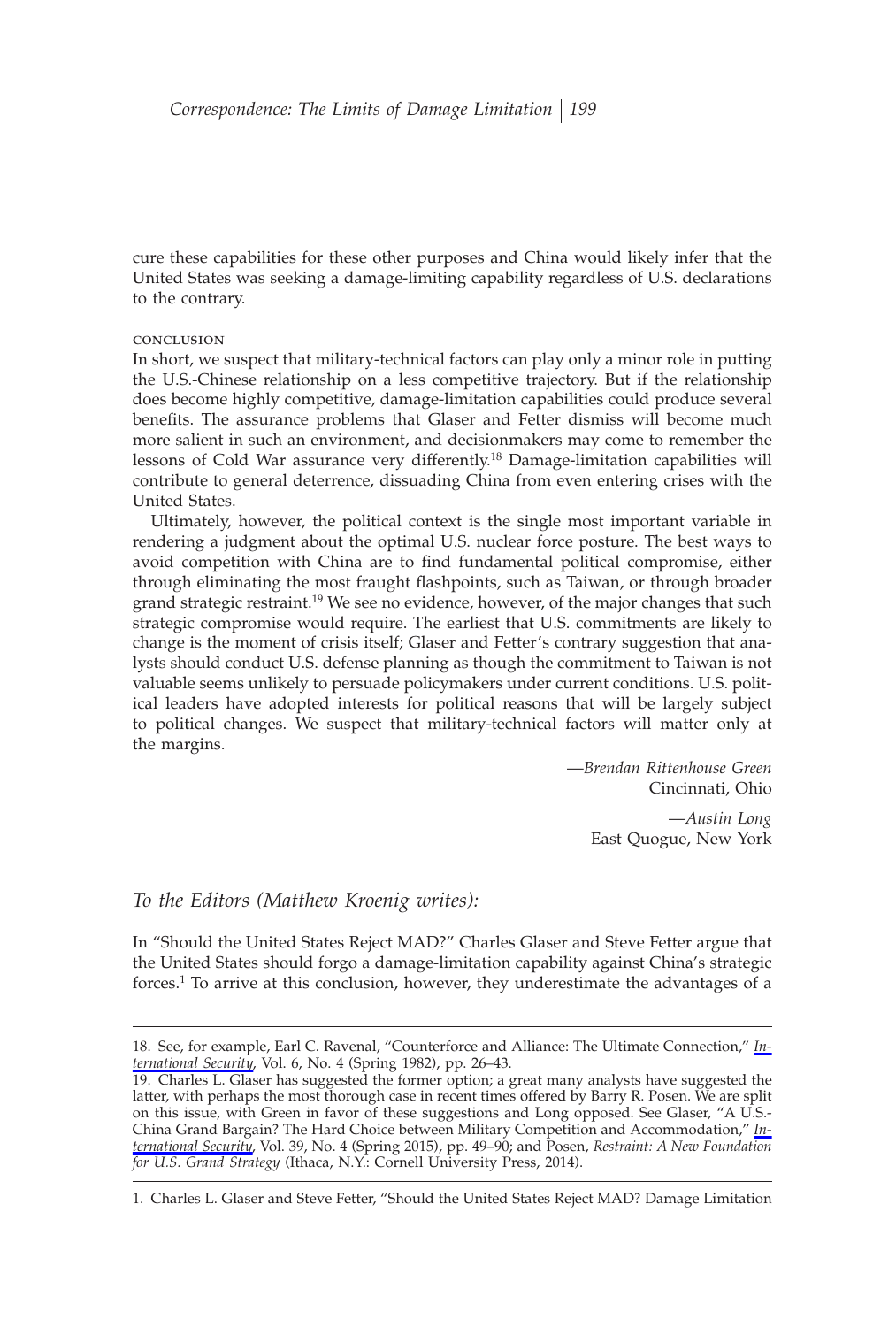damage-limitation strategy and do not even consider more feasible and desirable policy options for a strategic equilibrium with China. When these steps are corrected, it becomes clear that the United States should not forgo this capability. Rather, it should preserve its damage-limitation capability and quantitative nuclear superiority over China, while accepting the inevitability of China's possession of an assured nuclear retaliatory capability.

Glaser and Fetter begin by making the conceptual mistake of searching for an arbitrary threshold for meaningful damage limitation. In doing so, they underestimate the value of limiting damage in the event of nuclear war. Glaser and Fetter are correct that completely denying China's nuclear deterrent is increasingly difficult if not impossible as China expands and modernizes its arsenal, but this is an unnecessarily high bar. Damage limitation is better conceived of as a continuous, not a binary, variable. There is no magical threshold beyond which the ability to limit damage in a nuclear war ceases to matter. Any U.S. president would want to protect as much of the country as possible in the event of a nuclear exchange, and any damage-limitation capability (even far below the threshold set by Glaser and Fetter) would therefore be valuable. To argue otherwise, one would have to argue that saving millions of American lives is unimportant or politically irrelevant, which is an untenable position.

Glaser and Fetter's second error is to misconceive of nuclear deterrence in the wake of the nuclear revolution and overlook recent scholarly research. As a result, they underestimate how damage limitation enhances deterrence and extended deterrence. Theories of the nuclear revolution (including those Glaser helped develop) suggest that political conflicts of interest among nuclear powers are best conceived of as games of nuclear brinkmanship.<sup>2</sup> To deter nuclear war, therefore, a central question is: What causes states to back down in these "competitions in risk taking."3 As recent research shows, nuclear superiority and associated degrees of vulnerability to nuclear war affect the balance of resolve, even when both sides possess an assured retaliation capability.<sup>4</sup> China will be less likely to challenge the United States and its allies, and to achieve coercive success against them, therefore, if the United States maintains a damagelimitation capability. In other words, a U.S. damage-limitation capability bolsters deterrence and extended deterrence.

Scholars have questioned whether this logic also applies to nuclear compellence, but recent research shows that it does.<sup>5</sup> A nuclear-armed state has never issued a militarized compellent threat against a nuclear superior state. In other words, nuclear superiority deters compellent threats.

and U.S. N[uclear Strategy toward C](http://www.mitpressjournals.org/action/showLinks?doi=10.1162%2FISEC_c_00279&crossref=10.1017%2FS0020818312000367&citationId=p_n_60)hina," *International Security*, Vol. 41, No. 1 (Summe[r 2016\),](http://www.mitpressjournals.org/action/showLinks?doi=10.1162%2FISEC_c_00279&crossref=10.1017%2FS0020818312000392&citationId=p_n_63) pp. 49–98.

[<sup>2.</sup> Thomas C. Sche](http://www.mitpressjournals.org/action/showLinks?doi=10.1162%2FISEC_c_00279&crossref=10.1017%2FS0020818312000392&citationId=p_n_63)lling, *Arms and Influence* (New Haven, Conn.: Yale University Press, 1966); Charles L. Glaser, *Analyzing Strategic Nuclear Policy* (Princeton, N.J: Princeton University Press, 1990); and Robert Jervis, *The Meaning of the Nuclear Revolution: Statecraft and the Prospect of Armageddon* (Ithaca, N.Y.: Cornell University Press, 1989).

<sup>3.</sup> Schelling, Arms and Influence, p. 94.

<sup>4.</sup> Matthew Kroenig, "Nuclear Superiority and the Balance of Resolve: Explaining Nuclear Crisis Outcomes," *International Organization*, Vol. 67, No. 1 (January 2013), pp. 141–171.

<sup>5.</sup> Todd S. Sechser and Matthew Fuhrmann, "Crisis Bargaining and Nuclear Blackmail," *International Organization*, Vol. 67, No. 1 (January 2013), pp. 173–195; and Matthew Kroenig, Miriam Krieger, and Hans Noel, "Dare to Fail: Nuclear Superiority, Threat Initiation, and Compellent Success," Georgetown University, 2016.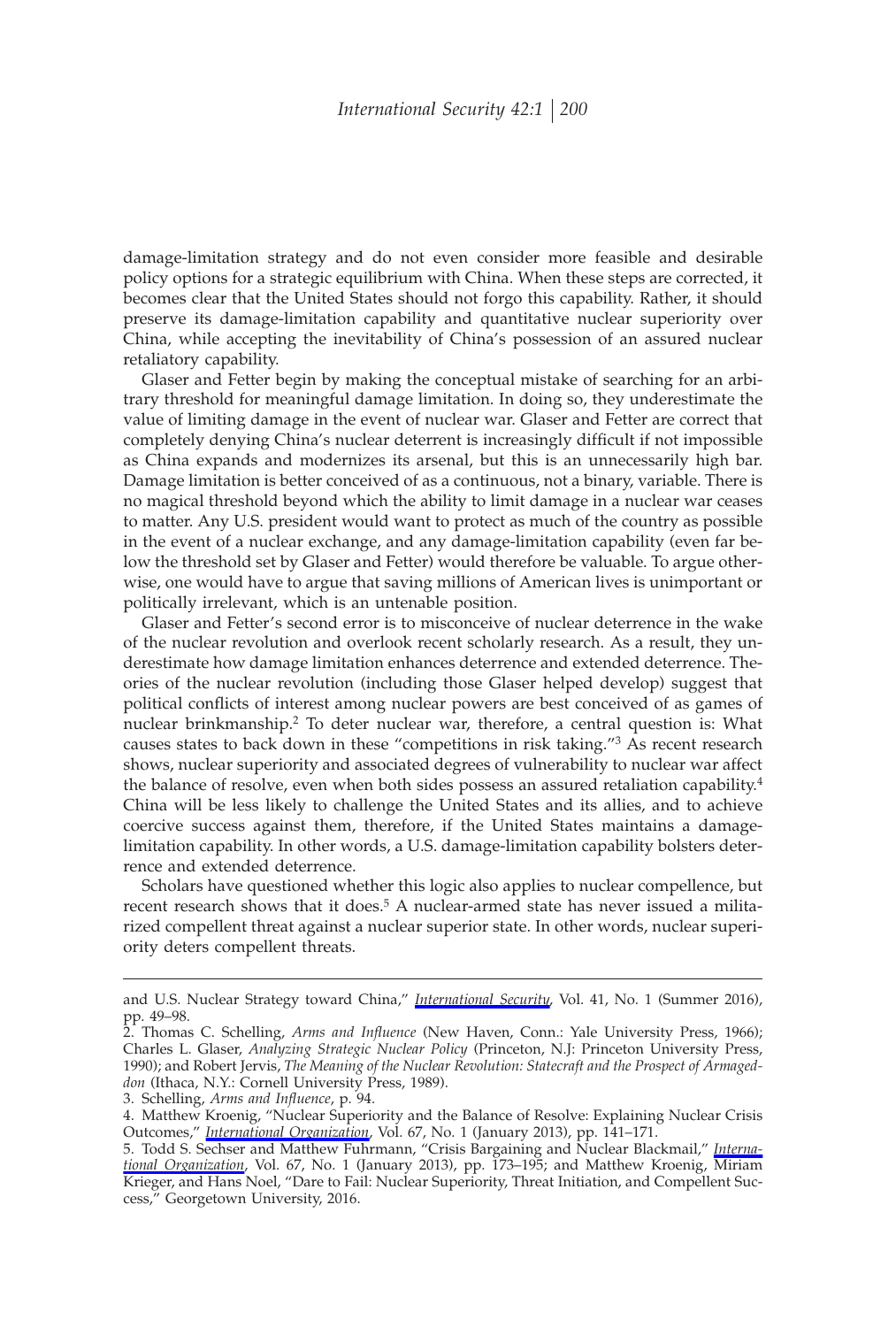More broadly, order in the Asia Pacific has for decades rested on U.S. primacy. And as international relations theory suggests, rapid shifts in the balance of power, such as that which would occur if the United States abandoned nuclear advantages over China, would be destabilizing.<sup>6</sup> Preserving stability in Asia through the continued maintenance of U.S. predominance is a far better option.

Glaser and Fetter rightly fear the possibility of a costly arms race and deteriorating relations with China if the United States attempts the near-impossible task of seeking to deny China's nuclear deterrent altogether. There is a much better solution, however, than voluntarily shedding an important means of protecting the United States and its allies: accept that China will likely possess some minimal retaliatory capability regardless of the steps taken by Washington, while the United States continues to maintain quantitative superiority, including a damage-limitation capability. This arrangement (also advanced by former Deputy Secretary of State James Steinberg and Michael O'Hanlon) has been warmly received in my many meetings with Chinese interlocutors in track II dialogues in Beijing and in Washington over the past two years.<sup>7</sup> The Chinese would be comforted in knowing that their country possesses a secure, second-strike capability, which is all that its leaders desire.8 At the same time, the United States would maintain the robust nuclear force that allows it to extend nuclear deterrence in Asia and preserve strategic stability in the region.

Indeed, such an arrangement provides the best hope for a stable strategic equilibrium between the United States and China. This outcome would certainly be much more desirable than abandoning an important source of U.S. and allied security and upending the regional balance of power.

> —*Matthew Kroenig* Washington, D.C.

# *Charles L. Glaser and Steve Fetter Reply:*

We thank Matthew Kroenig and Brendan Green and Austin Long for their letters in response to our article "Should the United States Reject MAD?"1 The letters raise a variety of conceptual, strategic, and technical issues. Length limitations allow us to deal only with those criticisms we believe are most important.2

<sup>6.</sup> Robert Powell, "War as a Commitment Problem," *International Organization*, Vol. 60, No. 1 (January 2006), pp. 169–203.

<sup>7.</sup> James Steinberg and Michael E. O'Hanlon, *Strategic Reassurance and Resolve: U.S.-China Relations in the Twenty-first Century* (Princeton, N.J[.: Princeton Univers](http://www.mitpressjournals.org/action/showLinks?doi=10.1162%2FISEC_c_00279&system=10.1162%2FISEC_a_00248&citationId=p_n_74)ity Press, 2014); and Matthew Kroenig, "Approaching Critical Mass: Asia's Multipolar Nuclear Future" (Seattle, Wash.: National Bureau of Asian Research, June 2016).

<sup>8.</sup> Fiona S. Cunningham and M. Taylor Fravel, "Assuring Assured Retaliation: China's Nuclear Posture and U.S.-China Strategic Stability," *International Security*, Vol. 40, No. 2 (Fall 2015), pp. 7–50.

<sup>1.</sup> Charles L. Glaser and Steve Fetter, "Should the United States Reject MAD? Damage Limitation and U.S. Nuclear Strategy toward China," *International Security*, Vol. 41, No. 1 (Summer 2016), pp. 49–98. Further references to this article appear parenthetically in the text.

<sup>2.</sup> Among the issues we do not respond to are whether an effective U.S. damage-limitation capability would fuel an arms race and increase Chinese insecurity by signaling malign U.S. motives.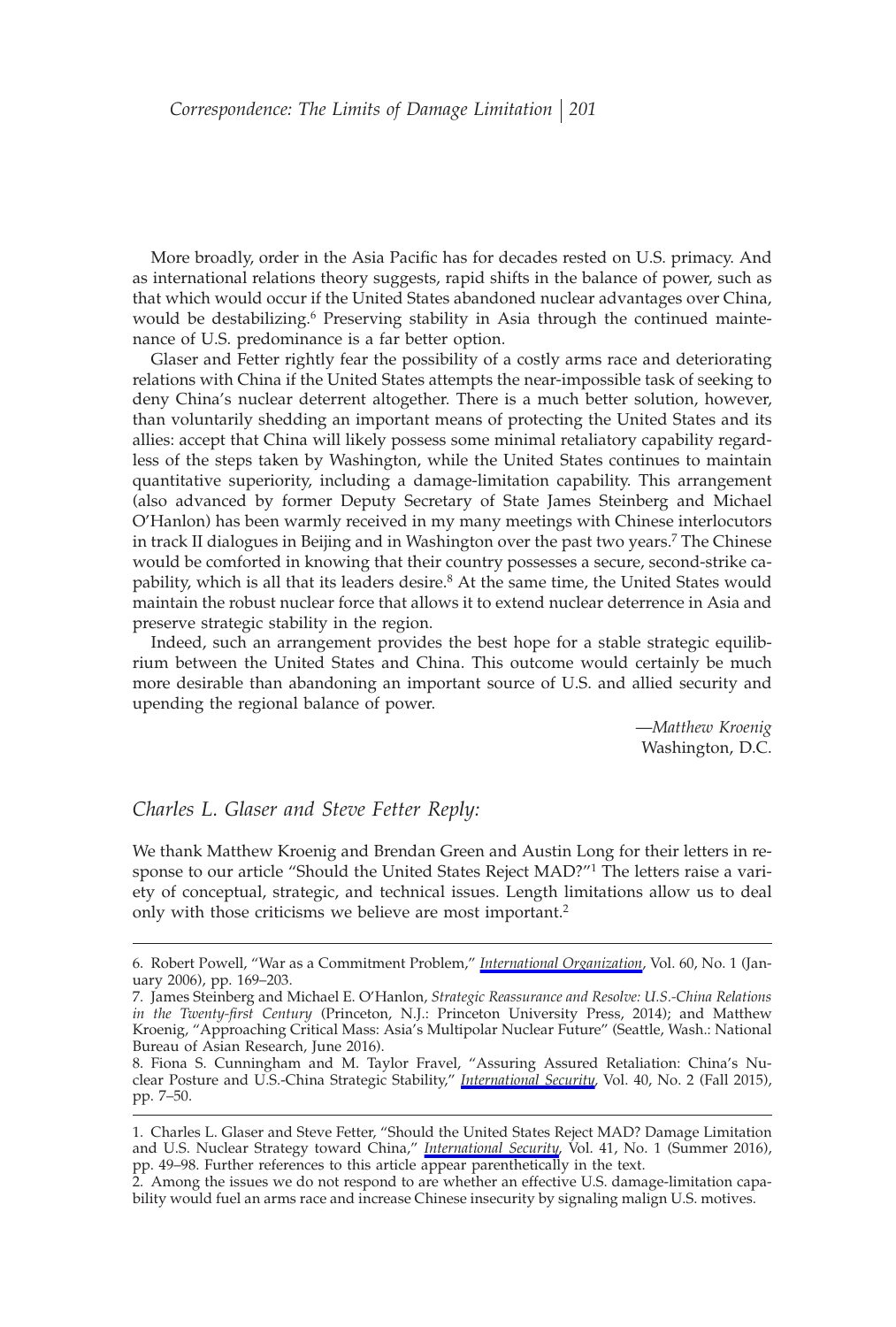Kroenig argues that we err by searching for an "arbitrary threshold for meaningful damage limitation," implies that we envision damage limitation as a binary variable instead of a continuous one, and holds that any damage-limitation capability would be valuable because "[a]ny U.S. president would want to protect as much of the country as possible." Kroenig misunderstands our discussion and exaggerates the marginal value of reducing damage when the United States would suffer such high levels of retaliatory destruction that it might never again be a functioning state. We offered three ways of conceptualizing damage limitation: (1) a threshold above which additional damage results in costs that are small compared to costs at the threshold; (2) a threshold above which the United States would be unable to recover in anything resembling its current form; and (3) a threshold above which the United States should be unwilling to risk even a small increase in the probability of nuclear war to reduce the damage of an allout war. Although none of these variants fully captures the issues involved in judging the value of reducing the size of a nuclear attack, each offers valuable insights and the latter two are connected to key policy judgments.

Kroenig argues that any reduction in the size of a nuclear attack is worth pursuing because otherwise "saving millions of American lives is unimportant or politically irrelevant." Yet, what if those surviving millions were fated to lives of misery, famine, and disease, struggling for mere survival in a "smoking radiating ruin?"<sup>3</sup> Saving those lives would have value, but far less than saving lives in today's United States. If saving these lives involved no economic costs, the United States might pursue a damagelimitation capability as insurance against an even worse outcome. But if the cost of being minimally successful were hundreds of billions of dollars per decade, the insurance might not be worth the price. Moreover, because the probability of all-out nuclear war with China is very low, the expected value—that is, the probability multiplied by the value of the damage limitation—is orders of magnitude smaller. Other uses of U.S. resources to save and improve the quality of American lives would have to be compared to the expected value of damage limitation. Any such calculation would be complicated, but we expect that, above some level of nuclear destruction, additional damage limitation would not warrant the investment. Damage limitation can nevertheless be worth the investment at low levels of nuclear destruction, and we have written elsewhere about the potential value of such a capability against small nuclear arsenals.<sup>4</sup>

An even more telling counterargument is that a damage-limitation capability would not only be economically costly, but would also increase the probability of nuclear war. Pursuit of the highly competitive policies required to preserve a U.S. damage-limitation capability would strain the U.S.-China relationship, increasing the probability of both conventional and nuclear war. It would also create strategic ince[ntives for both the](http://www.mitpressjournals.org/action/showLinks?doi=10.1162%2FISEC_c_00279&crossref=10.2307%2F2538605&citationId=p_n_78) United States and China to escalate to the use of nuclear weapons and possibly increase the probability of their accidental and unauthorized use. Given the modest benefits of damage limitation at [such high levels](http://www.mitpressjournals.org/action/showLinks?doi=10.1162%2FISEC_c_00279&system=10.1162%2F016228805775124552&citationId=p_n_81) of damage, the increased risk of nuclear war

<sup>3.</sup> See David Alan Rosenberg, "'A Smoking Radiating Ruin at the End of Two Hours': Documents on American Plans for Nuclear War with the Soviet Union, 1954–1955," *International Security*, Vol. 6, No. 3 (Winter 1981/82), pp. 3–38. Rosenberg quotes the term from a 1954 U.S. Air Force briefing of Strategic Air Command plans for attacking the Soviet Union.

<sup>4.</sup> Charles L. Glaser and Steve Fetter, "Counterforce Revisited: Assessing the Nuclear Posture Review's New Missions," *International Security*, Vol. 30, No. 2 (Fall 2005), pp. 84–126.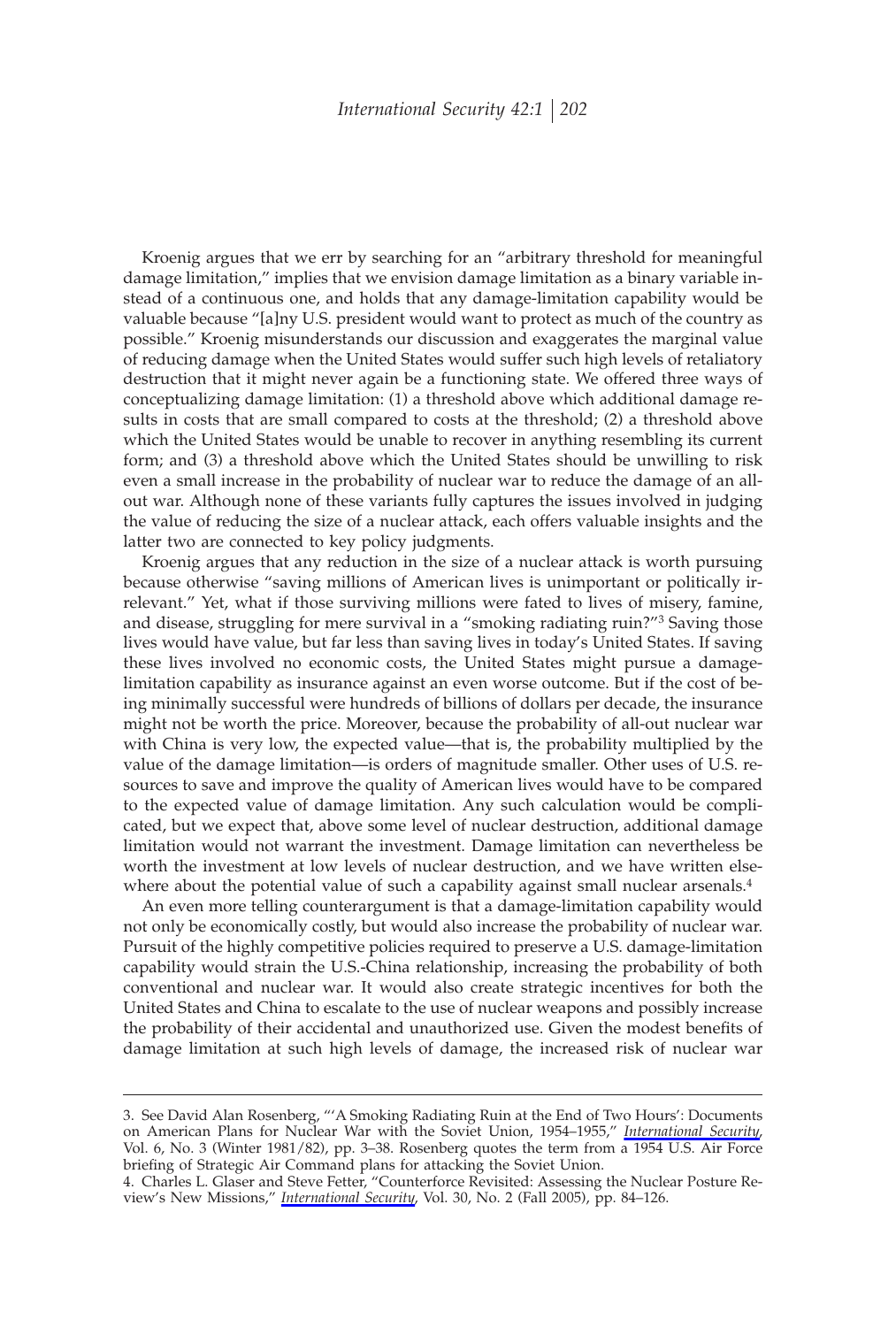would more than offset the benefits, resulting in a negative expected value for U.S. pursuit of a damage limitation capability.

Kroenig also claims that we fail to understand "nuclear deterrence in the wake of the nuclear revolution," arguing that we "underestimate how damage limitation enhances deterrence and extended deterrence." There is a critical gap in Kroenig's argument. The logic of the nuclear revolution applies to two countries that possess assured-destruction capabilities; in other words, these states live in a condition of mutual assured destruction (MAD). By definition, MAD occurs when neither country has a meaningful damage-limitation capability.<sup>5</sup> Thus, assessing the deterrent value of a damage-limitation capability requires analysis that lies outside the central logic of the nuclear revolution.

In a related argument, Green and Long hold that we reject the nuclear deterrence and bargaining logic developed by Thomas Schelling, Robert Jervis, and others. In fact, we fully accept the core logic of these arguments: significantly different degrees of vulnerability to nuclear retaliation can influence states' relative bargaining positions. For example, we wrote that "by promising to reduce the costs of an all-out nuclear war, the U.S. damage-limitation capability increases the United States' willingness to pursue actions that raise the probability that the war would escalate to all-out war" (p. 84; see also pp. 61, 85, 88). But this bargaining advantage is likely to be small if U.S. vulnerability to retaliation remains high. As we stated when discussing a situation in which the United States suffers an asymmetry of interests, "Although a U.S. damage-limitation capability could partly offset this asymmetry, by making the possibility of all-out nuclear war less risky for the United States than for China, the modest and declining U.S. damage-limitation capability would leave the United States at a significant bargaining disadvantage" (p. 90).

Green and Long misconstrue some of our other arguments. For example, we do not see a contradiction between holding that (1) a damage-limitation capability would add little to the U.S. ability to deter a Chinese limited nuclear attack against the U.S. homeland and (2) a U.S. damage-limitation capability would create incentives for China to launch a limited nuclear attack earlier during a conventional war. Both claims could be true. In support of the first point, we argue that China would likely be deterred from starting a limited nuclear war by the combination of U.S. limited nuclear options (LNOs) and the United States' ability to destroy China with an unlimited nuclear attack. But holding that China would likely be deterred is not to say that it would be deterred in all scenarios. We allow the possibility that China could start a conventional war over an interest that is sufficiently important that it might be willing to employ LNOs to compel the United States to stop fighting. Under these conditions, a U.S. damage-limitation capability could pressure China to escalate earlier, thereby reducing the prospects for terminating the conventional war before it goes nuclear.

We agree with Green and Long that China could start a conventional war even if the United States and its allies possess highly effective conventional capabilities, if the stakes are sufficiently high. We believe, however, that this scenario is extremely

<sup>5.</sup> We should add, however, that although widely used, the term MAD did not have a single agreed-upon meaning during the Cold War. See Robert Jervis, *The Meaning of the Nuclear Revolution* (Ithaca, N.Y.: Cornell University Press, 1989), pp. 74–106. On the meaning used here, see Charles L. Glaser, *Analyzing Strategic Nuclear Policy* (Princeton, N.J.: Princeton University Press, 1990), pp. 30– 32, 211–212.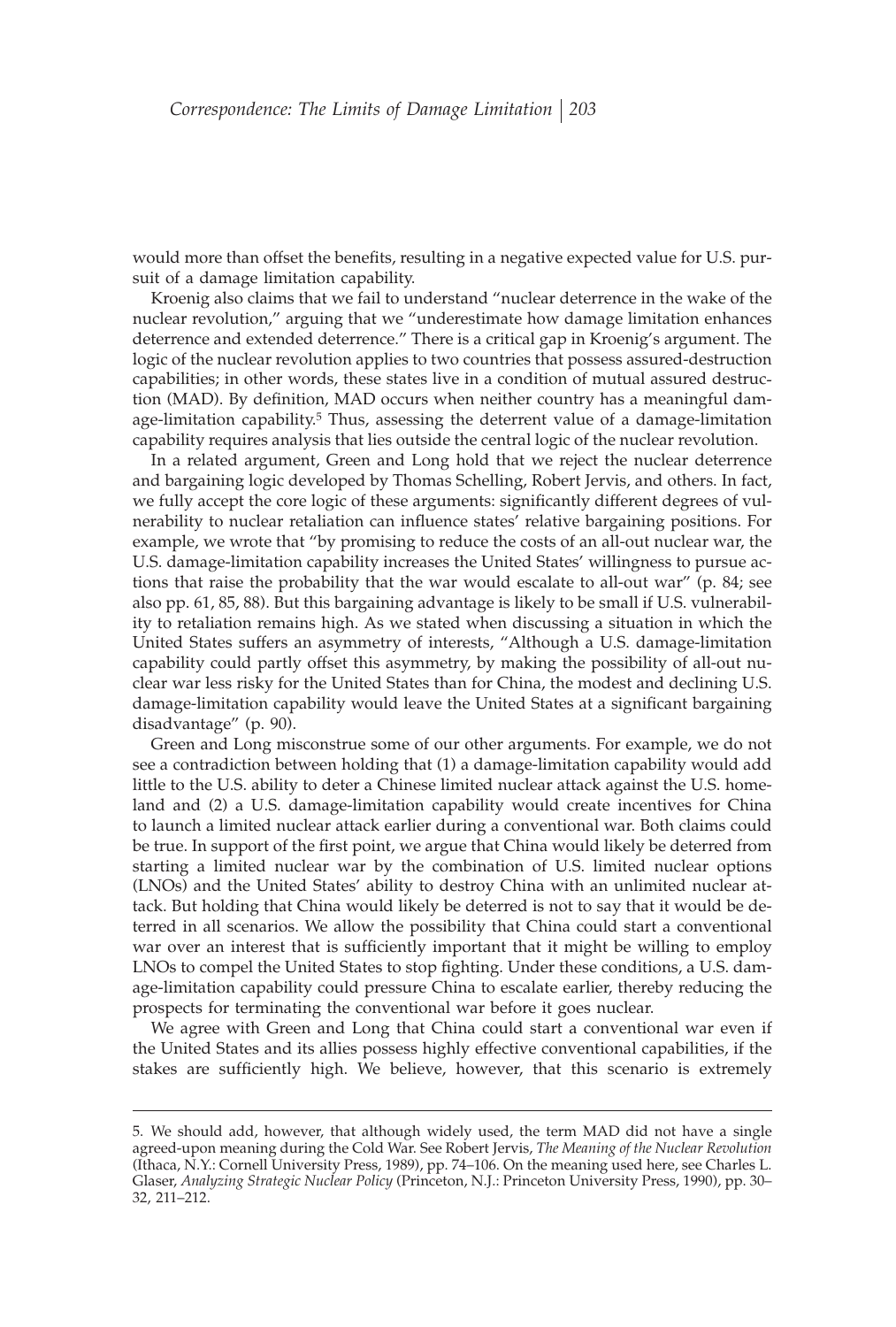unlikely, except possibly in a conflict over Taiwan. We also accept that a significant damage-limitation capability could contribute to deterring a high-stakes conventional war by reducing whatever belief Chinese leaders might have in an extreme version of the so-called stability-instability paradox.<sup>6</sup> We believe that the contribution to deterrence would be small, however, because even when both countries possess assureddestruction capabilities, the possibility of nuclear war via a variety of paths contributes significantly to deterrence. Moreover, we caution that the dangers of relying on the possibility of preemption to deter conventional war are likely outweighed by the risks. As we wrote, "China and the United States could become involved in a large conventional war that escalated in unforeseeable ways from a much smaller confrontation. In this type of scenario, pressures to escalate to nuclear war would do nothing to deter the original provocation; these pressures would, however, still increase the probability of escalation to nuclear war" (p. 95).

The preceding discussion makes clear that we disagree with Green and Long not so much on the logical structure of their arguments, but on the size of the deterrent and political effects of a damage-limitation capability. The size of these effects depends on, among other things, the likelihood of certain types of scenarios, leaders' perceptions of nuclear capabilities, and the relative importance of military-technical and political factors in driving conflict, which are hard to estimate. Consequently, analysts can reasonably disagree about how to weigh the different possible paths along which a damage-limitation capability could influence an adversary's decisions. For example, Green and Long argue that "damage-limitation capabilities need not be iron clad and certain. . . . The other side need only believe that . . . its adversary is more willing to gamble because it has some probability of limiting retaliation." This point is correct and lowers the bar for the damage-limitation capability the United States must acquire, but uncertainty about the U.S. damage-limitation capability should reduce its deterrent value. Green and Long also hold that "if confrontation occurs, the most likely cause will be China's concern about its vital interests that, despite the conventional balance, causes Beijing to initiate a political confrontation." By putting aside scenarios that can be deterred by conventional forces, Green and Long increase the relative value (although not the absolute value) of a damage-limitation capability. In contrast, we have chosen to emphasize different possibilities, which we believe better capture the key effects of a damage-limitation capability, and therefore find it less valuable and more dangerous.

With regard to our technical analysis of damage limitation, we agree with Green and Long on the need to avoid the fallacy of the last move. There are indeed countermeasures to the countermeasures we proposed—and countermeasures to those countermeasures, and so on. The key question is whether it is likely that the United States could prevail in this competition and sustain a damage-limitation capability against China over the long term, and, if so, whether the expected benefits of having such a capability would outweigh the costs of the competition. In making such judgments, one

<sup>6.</sup> The paradox captures the possibility that lowering the probability that a conventional war would escalate to the nuclear level, which would make conventional war less dangerous, would increase the probability of conventional war. For an early statement of this concept, see Glenn H. Snyder, "The Balance of Power and the Balance of Terror," in Paul Seabury, ed., *The Balance of Power* (San Francisco, Calif.: Chandler, 1965), pp. 184–201.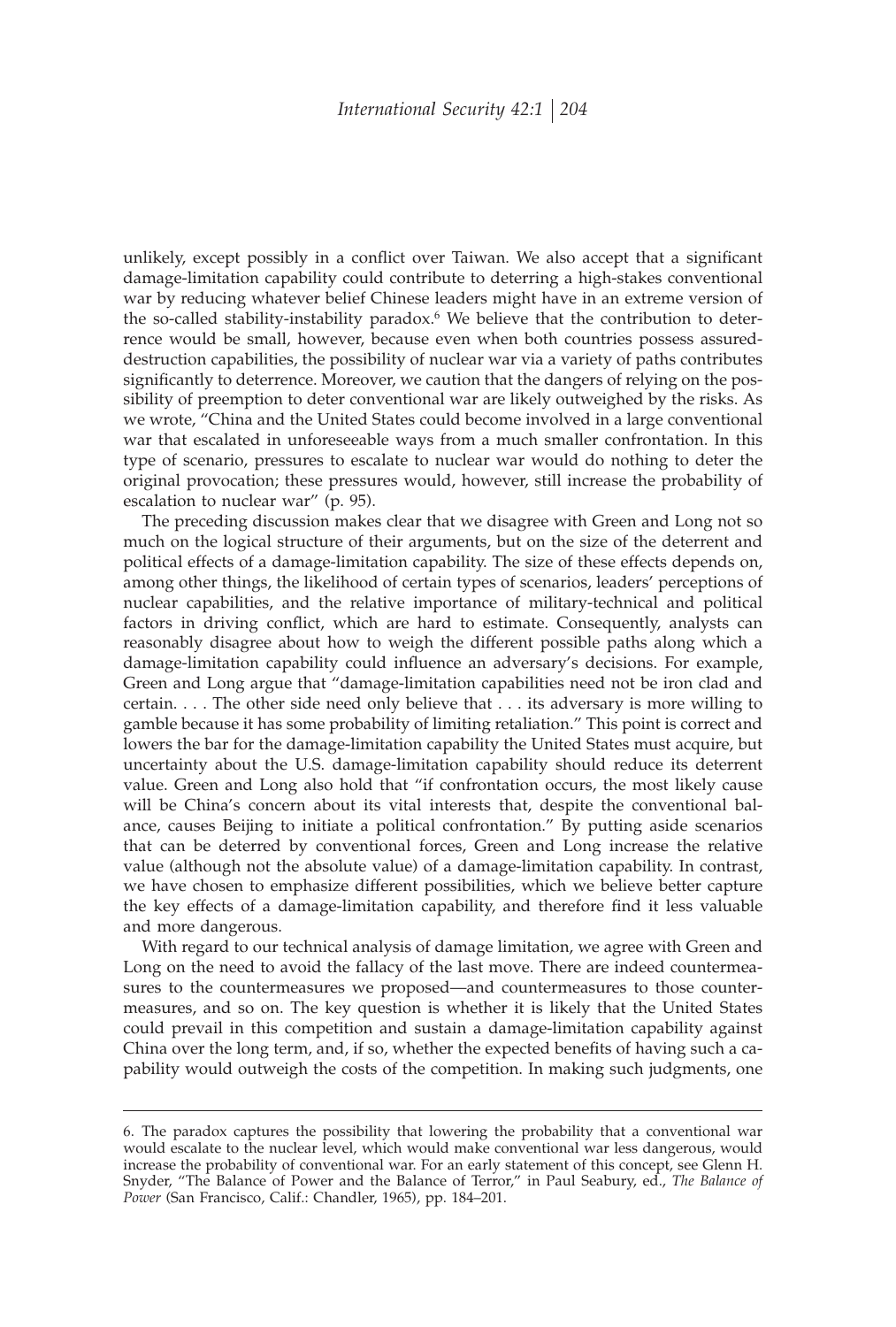must bear in mind that China is an increasingly wealthy and technologically advanced country capable of engaging the United States in sustained, sophisticated nuclear competition. China's raw capacity to compete with the United States will exceed that of the Soviet Union during the Cold War. Counting on China not to use this capacity to do what it judges is necessary to maintain an adequate deterrent force is wishful thinking, not a sound basis for policy. China's current nuclear modernization program demonstrates that Chinese leaders take seriously the need to have a survivable retaliatory force to deter U.S. nuclear use.7

We agree with Green and Long that some recent and foreseeable technical advances favor damage limitation. In particular, the proliferation of small satellites will make it more difficult to conceal mobile missile movements, while also making it more difficult to deny space capabilities through antisatellite attack. We noted in our article that large constellations of imaging satellites could provide near-continuous coverage of the entire Earth. Although current commercial imaging satellites collect visible light, collection can be extended into the ultraviolet and infrared, enhancing target characterization and discrimination and degrading the usefulness of decoys and camouflage. Constellations of small satellites in low-earth orbit can also collect low-power radio-frequency emissions from objects on the ground, allowing their characterization and localization. Advances in microelectronics and signal processing are facilitating the miniaturization of synthetic-aperture radar, raising the possibility of near-continuous all-weather daynight coverage, at much lower cost than was possible just ten years ago.

Countermeasures will be available, however. Green and Long note that although jamming is a compelling countermeasure, jammers can be targeted or used to cue other sensors. Jammers are, however, cheap and easily proliferated; China could readily afford to deploy hundreds of jammers for every mobile missile, and the mobile missiles could be equipped with an identical jammer, presenting the United States with tens of thousands of potential targets. And rather than trying to make decoys appear more realistic, China could make its missiles and transporters look more like decoys by covering them with materials that will present similar signatures to overhead satellites.

Even if continuous and robust tracking becomes possible, mobile missiles can be made much more survivable by deploying them in areas where they can move in any direction, and by giving them the ability to travel at high speeds and to survive the blast from a nearby explosion. The Chinese portion of the Gobi Desert covers an area larger than Texas and is mostly bare rock, with large flat areas in which a vehicle can travel dozens of kilometers in any direction. It should be possible to build a transporter erector launcher (TEL) that could travel up to 65 kilometers per hour (40 miles per hour) over such terrain. If, in the most optimistic case for damage limitation, the location of such a TEL could be determined and U.S. ballistic missiles could be retargeted instantaneously, a single TEL could be anywhere within a 3,300-square-kilometer area by the time the attacking warhe[ads arrive thirty m](http://www.mitpressjournals.org/action/showLinks?doi=10.1162%2FISEC_c_00279&system=10.1162%2FISEC_a_00215&citationId=p_n_90)inutes later. For comparison, the entire U.S. ballistic missile force under the New Strategic Arms Limitation Treaty— 400 intercontinental ballistic missiles and 1,090 submarine-launched ballistic missile warheads—would have an effective lethal area of 25,000 to 60,000 square kilometers

<sup>7.</sup> Fiona S. Cunningham and M. Taylor Fravel, "Assuring Assured Retaliation: China's Nuclear Posture and U.S.-China Strategic Stability," *International Security*, Vol. 40, No. 2 (Fall 2015), pp. 7– 50.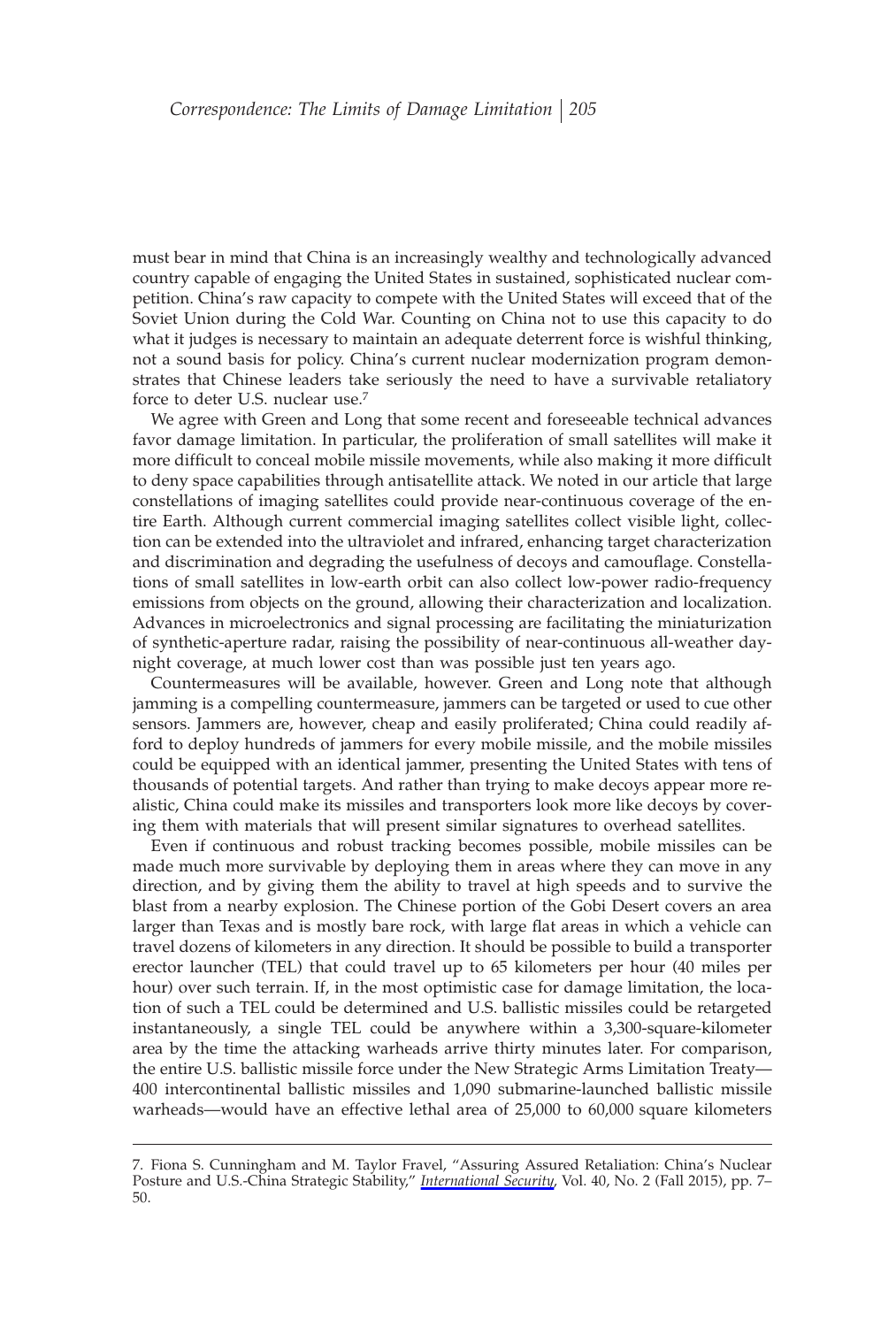against TELs hardened to  $5$  to  $10$  pounds per square inch. $8$  In this best-case analysis for damage limitation, the barrage attack would be able to destroy only 8 to 20 TELs. But instantaneous retargeting is not possible, and the United States would not launch its entire missile force against Chinese mobile missiles. Using more plausible assumptions leaves the United States able to destroy a still smaller number of Chinese mobile missiles.

To achieve a more effective capability against Chinese mobile missiles, the United States would require continuous tracking of TELs and retargeting of warheads while the missiles are in flight. This would require survivable and robust surveillance and satellite communications systems, together with post-boost vehicles that can receive updated target information (or, better still, warheads that receive such information and maneuver to the new target). In-flight retargeting opens up the possibility that adversaries could employ electronic countermeasures, jamming the transmission or perhaps even diverting the warhead to a harmless area or a U.S. ally. Concern about the possibility of such countermeasures has prevented the United States from equipping its intercontinental ballistic missiles and submarine-launched ballistic missiles to receive information after launch (e.g., for improved navigation or command-destruct in the event of an errant launch).

Green and Long raise the possibility that unattended ground sensors could be used to track TEL movements. Setting aside the difficulties associated with clandestine emplacement of such devices, they would work well only if TELs are constrained to road networks, and even then they could be defeated or spoofed with noisemakers. (The Viet Cong played recordings of truck traffic to spoof U.S. air-dropped acoustic detectors.)

Green and Long cast doubt on China's ability to launch from unprepared sites, because missile crews could not rely on satellite navigation for geolocation. This is not a difficult problem to solve. First, one could pre-survey thousands of potential launch sites in advance at relatively low cost. Second, one could establish terrestrial navigation systems, such as eLoran or ground-based global positioning satellite systems, to provide robust geolocation in mobile missile deployment areas. Third, one could rely on inertial navigation systems, which would be perfectly adequate for periods of a few hours, bearing in mind that high accuracy is not needed for attacks against cities.

Finally, Green and Long suggest that stealthy penetrating unmanned aerial vehicles might be used to find and destroy mobile missiles. As they note, classification makes it difficult to fully evaluate such systems, but there are reasons to believe that this would prove difficult to implement. First, stealth technology reduces the range at which aircraft can be detected by radar and other sensors, but does not render them invisible. There are countermeasures to stealth, such as the use of low-frequency active electronically scanned array radars and passive electromagnetic and infrared sensors to cue high-frequency radars. Second, surveillance requires operation at high altitude and modest speeds, to maximize area coverage and endurance, while penetration of the adversary's airspace calls for low altitudes and high speeds. One could have swarms of high- and low-fliers that communicate with each other, but communication opens up

<sup>8.</sup> This scenario assumes 400 W87 Minuteman III warheads with a yield of 300 kilotons, 384 W88 Trident II warheads with a yield of 475 kilotons, and 706 W76 warheads with a yield of 100 kilotons; 90 percent missile reliability; and hexagonal packing.